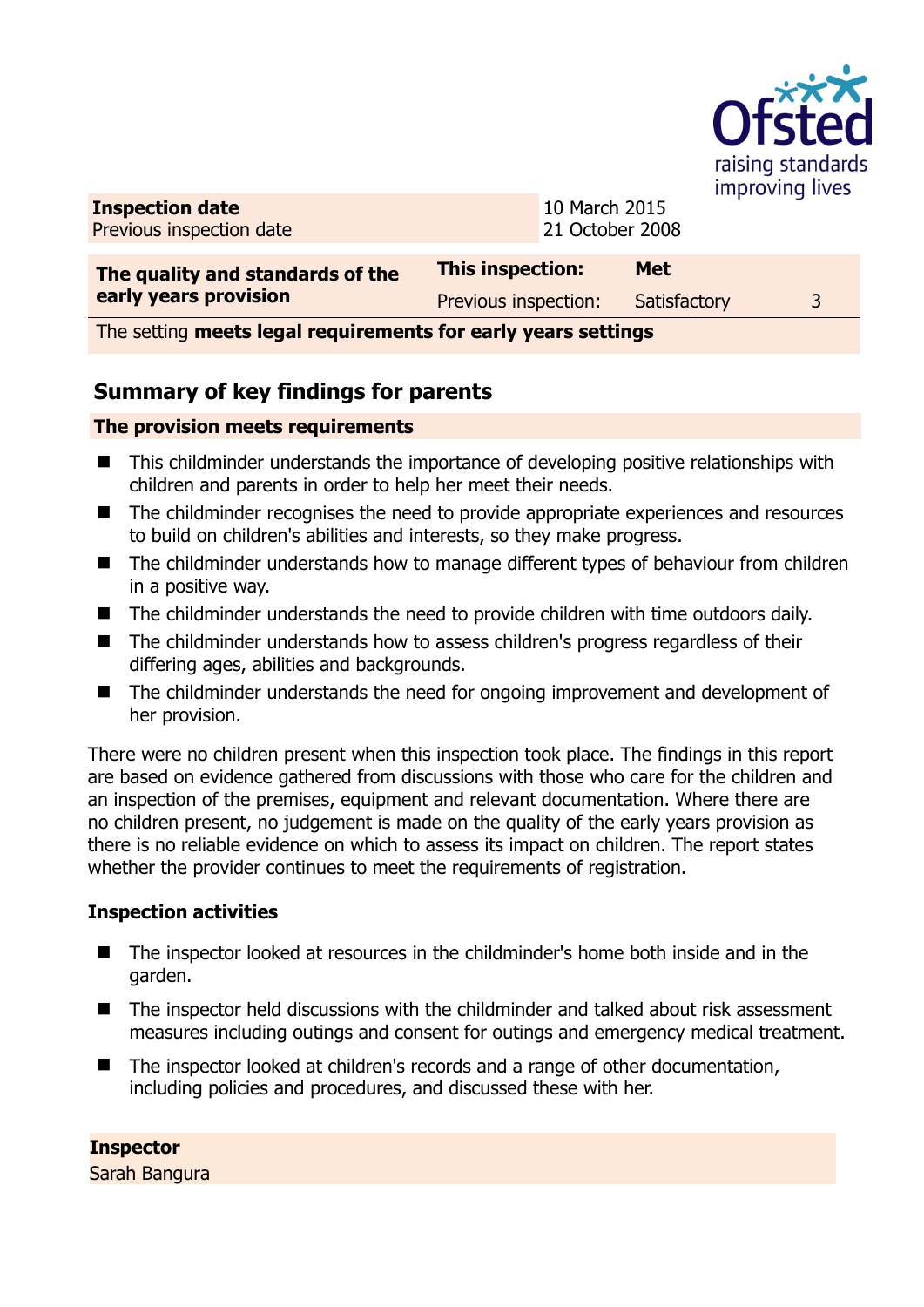## **Setting details**

| Unique reference number       | EY351094        |
|-------------------------------|-----------------|
| <b>Local authority</b>        | Wandsworth      |
| <b>Inspection number</b>      | 998442          |
| <b>Type of provision</b>      | Childminder     |
| <b>Registration category</b>  | Childminder     |
| <b>Age range of children</b>  | $0 - 8$         |
| <b>Total number of places</b> | 6               |
| Number of children on roll    | 2               |
| <b>Name of provider</b>       |                 |
| Date of previous inspection   | 21 October 2008 |
| <b>Telephone number</b>       |                 |

The childminder registered in 2006. She lives in Battersea. There were no children in the Early Years age range present at the time of inspection.

This inspection was carried out by Ofsted under sections 49 and 50 of the Childcare Act 2006 on the quality and standards of provision that is registered on the Early Years Register. The registered person must ensure that this provision complies with the statutory framework for children's learning, development and care, known as the Early Years Foundation Stage.

Any complaints about the inspection or the report should be made following the procedures set out in the guidance 'Complaints procedure: raising concerns and making complaints about Ofsted', which is available from Ofsted's website: www.gov.uk/government/organisations/ofsted. If you would like Ofsted to send you a copy of the guidance, please telephone 0300 123 4234, or email enquiries@ofsted.gov.uk.